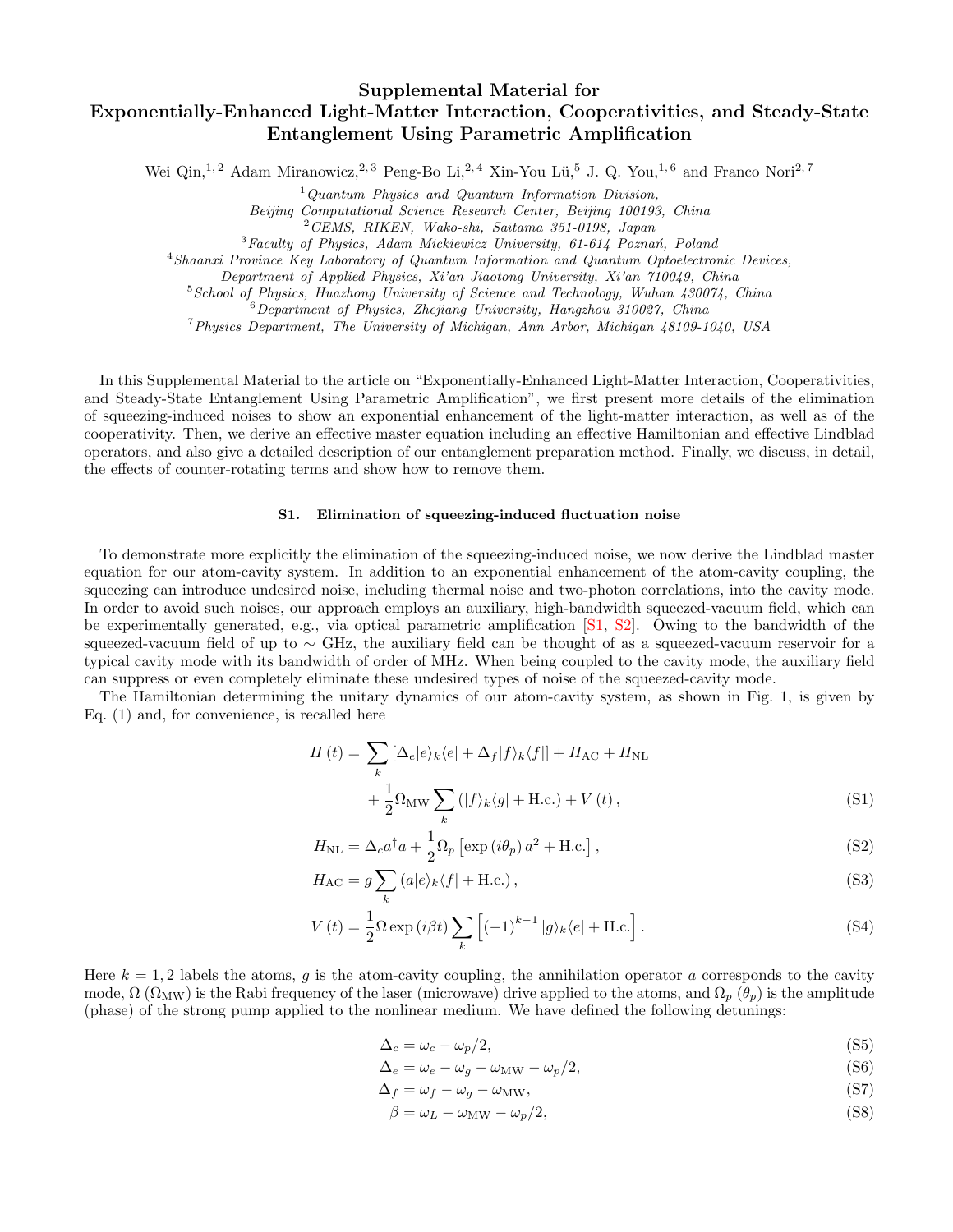where  $\omega_c$  is the cavity frequency,  $\omega_L$  ( $\omega_{\text{MW}}$ ) is the frequency of the laser (microwave) drive applied to the atoms,  $\omega_p$ is the frequency of the strong pump applied to the nonlinear medium, and  $\omega_z$  is the frequency associated with level  $|z\rangle$  ( $z = g, f, e$ ). When the cavity mode is coupled to the squeezed-vacuum reservoir with a squeezing parameter  $r_e$ and a reference phase  $\theta_e$ , the dynamics of the atom-cavity system is described by the following master equation [\[S3\]](#page-10-2):

$$
\dot{\rho}(t) = i [\rho(t), H(t)] - \frac{1}{2} \Bigg\{ \sum_{x'} \mathcal{L}(L_{x'}) \rho(t) + (N+1) \mathcal{L}(L_a) \rho(t) + N \mathcal{L}(L_a^{\dagger}) \rho(t) - M \mathcal{L}'(L_a) \rho(t) - M^* \mathcal{L}'(L_a^{\dagger}) \rho(t) \Bigg\},
$$
\n(S9)

where  $\rho(t)$  is the density operator of the system, a Lindblad operator  $L_a = \sqrt{\kappa}a$  describes the cavity decay with a rate  $\kappa$ , and

$$
N = \sinh^2(r_e) \quad \text{and} \quad M = \cosh(r_e)\sinh(r_e)e^{-i\theta_e} \tag{S10}
$$

describe thermal noise and two-photon correlations caused by the squeezed-vacuum reservoir, respectively. Moreover,

<span id="page-1-0"></span>
$$
\mathcal{L}(o) \rho(t) = o^{\dagger} o \rho(t) - 2 o \rho(t) o^{\dagger} + \rho(t) o^{\dagger} o,
$$
\n(S11)  
\n
$$
\mathcal{L}'(o) \rho(t) = o o \rho(t) - 2 o \rho(t) o + \rho(t) o o
$$
\n(S12)

and the sum runs over all atomic spontaneous emissions, including the Lindblad operators

$$
L_{g1} = \sqrt{\gamma_g} |g\rangle_1 \langle e|, \quad L_{f1} = \sqrt{\gamma_f} |f\rangle_1 \langle e|, \quad L_{g2} = \sqrt{\gamma_g} |g\rangle_2 \langle e|, \quad L_{f2} = \sqrt{\gamma_f} |f\rangle_2 \langle e|.
$$
 (S13)

Note that, here, we have assumed that the atoms are coupled to a thermal reservoir and that in each atom,  $|e\rangle$  decays to  $|g\rangle$  and  $|f\rangle$ , respectively, with rates  $\gamma_g$  and  $\gamma_f$ .

When pumped, the nonlinear medium can squeeze the cavity mode along the axis rotated at an angle  $(\pi - \theta_p)/2$ , with a squeezing parameter  $r_p = (1/4) \ln[(1+\alpha)/(1-\alpha)]$ , where  $\alpha = \Omega_p/\Delta_c$ . This results in a squeezed-cavity mode, as described by the Bogoliubov transformation  $a_s = \cosh(r_p) a + \exp(-i\theta_p) \sinh(r_p) a^{\dagger}$  [\[S3\]](#page-10-2), such that

<span id="page-1-3"></span><span id="page-1-2"></span>
$$
H_{\rm NL} = \omega_s a_s^{\dagger} a_s,\tag{S14}
$$

where  $\omega_s = \Delta_c$  $\sqrt{1-\alpha^2}$  is the squeezed-cavity frequency. In terms of the mode  $a_s$ , the atom-cavity interaction Hamiltonian  $H_{AC}$  in Eq. [\(S3\)](#page-0-0) is reexpressed as

$$
H_{\rm AC} = \sum_{k} \left[ \left( g_s a_s - g'_s a_s^{\dagger} \right) |e\rangle_k \langle f| + \text{H.c.} \right],\tag{S15}
$$

where  $g_s = g \cosh(r_p)$  and  $g'_s = \exp(-i\theta_p) g \sinh(r_p)$ . Under the assumption that  $|g'_s|/(\omega_s + \Delta_e - \Delta_f) \ll 1$ , we can make the rotating-wave approximation to neglect the counter-rotating terms, which results in a standard Jaynes-Cummings Hamiltonian

$$
H_{\rm ASC} = g_s \sum_k \left( a_s |e\rangle_k \langle f| + \text{H.c.} \right). \tag{S16}
$$

This Hamiltonian describes an interaction between the atoms and the squeezed-cavity mode, and demonstrate that as long as  $r_p \geq 1$ , there is an exponential enhancement in the atom-cavity coupling,

<span id="page-1-1"></span>
$$
\frac{g_s}{g} \sim \frac{1}{2} \exp\left(r_p\right). \tag{S17}
$$

Furthermore, the master equation in Eq. [\(S9\)](#page-1-0) can accordingly be reexpressed as

$$
\dot{\rho}(t) = i \left[ \rho(t), H_s(t) \right]
$$
  
\n
$$
- \frac{1}{2} \Biggl\{ \sum_{x'} \mathcal{L} \left( L_{x'} \right) \rho(t) + \left( N_s + 1 \right) \mathcal{L} \left( L_{as} \right) \rho(t)
$$
  
\n
$$
+ N_s \mathcal{L} \left( L_{as}^\dagger \right) \rho(t) - M_s \mathcal{L}' \left( L_{as} \right) \rho(t) - M_s^* \mathcal{L}' \left( L_{as}^\dagger \right) \rho(t) \Biggr\},
$$
\n(S18)  
\n
$$
H_s(t) = \sum_k \left[ \Delta_e |e\rangle_k \langle e| + \Delta_f |f\rangle_k \langle f| \right] + \omega_s a_s^\dagger a_s + H_{\text{ASC}}
$$

$$
+\frac{1}{2}\Omega_{\rm MW}\sum_{k}\left(|f\rangle_{k}\langle g|+\text{H.c.}\right)+V\left(t\right),\tag{S19}
$$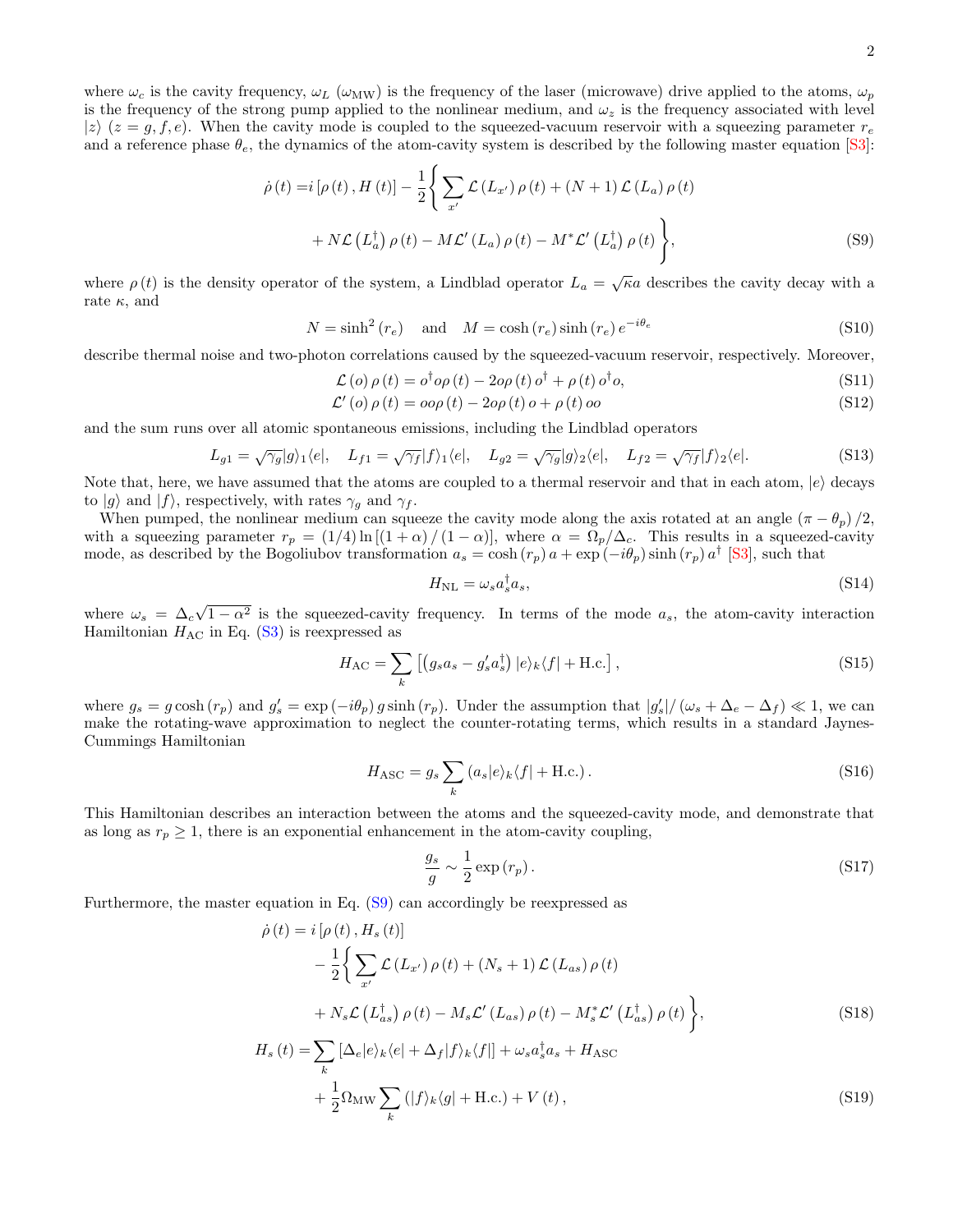where  $N_s$  and  $M_s$  are given, respectively, by

$$
N_s = \cosh^2(r_p)\sinh^2(r_e) + \sinh^2(r_p)\cosh^2(r_e)
$$
  
+  $\frac{1}{2}\sinh(2r_p)\sinh(2r_e)\cos(\theta_e + \theta_p)$ ,  

$$
M_s = \exp(i\theta_p)\sinh(r_p)\cosh(r_e) + \exp[-i(\theta_e + \theta_p)]\cosh(r_p)\sinh(r_e)]
$$
 (S20)

$$
\times \left[ \cosh(r_p) \cosh(r_e) + \exp\left[i(\theta_p + \theta_e)\right] \sinh(r_e) \sinh(r_p) \right],\tag{S21}
$$

corresponding to an effective thermal noise and two-photon correlations of the squeezed-cavity mode, and where  $L_{\text{as}} = \sqrt{\kappa}a_s$  is a Lindblad operator corresponding to the decay of the squeezed-cavity mode,  $g_s = g \cosh(r_p)$  is the enhanced, controllable atom-cavity coupling. We have neglected the counter-rotating terms to obtain the Hamiltonian  $H_s$ . From Eqs. [\(S20\)](#page-2-0) and [\(S21\)](#page-2-1), we can, as  $r_e = 0$ , observe the noise caused only by squeezing the cavity mode. However, when choosing  $r_e = r_p$  and  $\theta_e + \theta_p = \pm n\pi$   $(n = 1, 3, 5, \dots)$ , we have

<span id="page-2-2"></span><span id="page-2-1"></span><span id="page-2-0"></span>
$$
N_s = M_s = 0,\t\t(S22)
$$

so that the master equation is simplified to a Lindblad form,

$$
\dot{\rho}(t) = i [\rho(t), H_s(t)] - \frac{1}{2} \sum_{x} \mathcal{L}(L_x) \rho(t).
$$
 (S23)

Here, the sum runs over all dissipative processes, including atomic spontaneous emission and squeezed-cavity decay. From Eq. [\(S23\)](#page-2-2), we find that the squeezed-cavity mode is equivalently coupled to a thermal reservoir, and the squeezing-induced noises are completely removed as desired. Therefore, we can define the effective cooperativity  $C_s = g_s^2/(\kappa \gamma)$ , and obtain an exponential enhancement in the atom-cavity cooperativity  $C = g^2/(\kappa \gamma)$ , that is,

$$
\frac{C_s}{C} = \cosh^2\left(r_p\right) \sim \frac{1}{4} \exp\left(2r_p\right). \tag{S24}
$$

This can be used to improve the quality of dissipative entanglement preparation. The resulting entanglement infidelity is no longer lower-bounded by the cooperativity  $C$  of the atom-cavity system and could be, in principle, made very close to zero.

Our method is to use a squeezed-vacuum field to suppress the noise of the squeezed-cavity mode, including thermal noise and two-photon correlations. This makes the squeezed-cavity mode equivalently coupled to a thermal-vacuum reservoir. Therefore, this method only changes the environment of the squeezed-cavity mode, and cannot cause the cavity mode to violate the Heisenberg uncertainty principle. To elucidate more explicitly the physics underlying this effect and to obtain an analytical understanding, we consider a simple case when the cavity mode is decoupled from the atoms. In this case, the Hamiltonian only includes the nonlinear term given in Eq. [\(S2\)](#page-0-1). The cavity mode is then coupled to the squeezed-vacuum reservoir. Following the same method as before, we can find that the squeezed-cavity mode is equivalently coupled to a thermal vacuum reservoir. The corresponding master equation is

<span id="page-2-3"></span>
$$
\dot{\rho}(t) = i \left[ \rho(t) \, , \omega_s a_s^{\dagger} a_s \right] - \frac{\kappa}{2} \left[ a_s^{\dagger} a_s \rho(t) - 2a_s \rho(t) \, a_s^{\dagger} + \rho(t) \, a_s^{\dagger} a_s \right]. \tag{S25}
$$

We now calculate the Heisenberg uncertainty relation of the cavity mode a evolving according to the master equation given in Eq. [\(S25\)](#page-2-3). To start, we define two rotated quadratures at an angle  $(\pi - \theta_p)/2$ ,

$$
X_1 = \frac{1}{2} \left\{ a \exp \left[ -i \left( \pi - \theta_p \right) / 2 \right] + a^{\dagger} \exp \left[ i \left( \pi - \theta_p \right) / 2 \right] \right\},\tag{S26}
$$

$$
X_2 = \frac{1}{2i} \left\{ a \exp \left[ -i \left( \pi - \theta_p \right) / 2 \right] - a^{\dagger} \exp \left[ i \left( \pi - \theta_p \right) / 2 \right] \right\}.
$$
 (S27)

In terms of the  $a_s$  mode,  $X_1$  and  $X_2$  can be reexpressed as

$$
X_1 = x_1 a_s + x_1^* a_s^{\dagger}, \tag{S28}
$$

$$
X_2 = -i\left(x_2 a_s - x_2^* a_s^{\dagger}\right). \tag{S29}
$$

Here,

$$
x_1 = \frac{1}{2} \left\{ \exp\left[-i\left(\pi - \theta_p\right)/2\right] \cosh\left(r_p\right) - \exp\left[i\left(\pi + \theta_p\right)/2\right] \sinh\left(r_p\right) \right\},\tag{S30}
$$

$$
x_2 = \frac{1}{2} \left\{ \exp\left[-i\left(\pi - \theta_p\right)/2\right] \cosh\left(r_p\right) + \exp\left[i\left(\pi + \theta_p\right)/2\right] \sinh\left(r_p\right) \right\}.
$$
 (S31)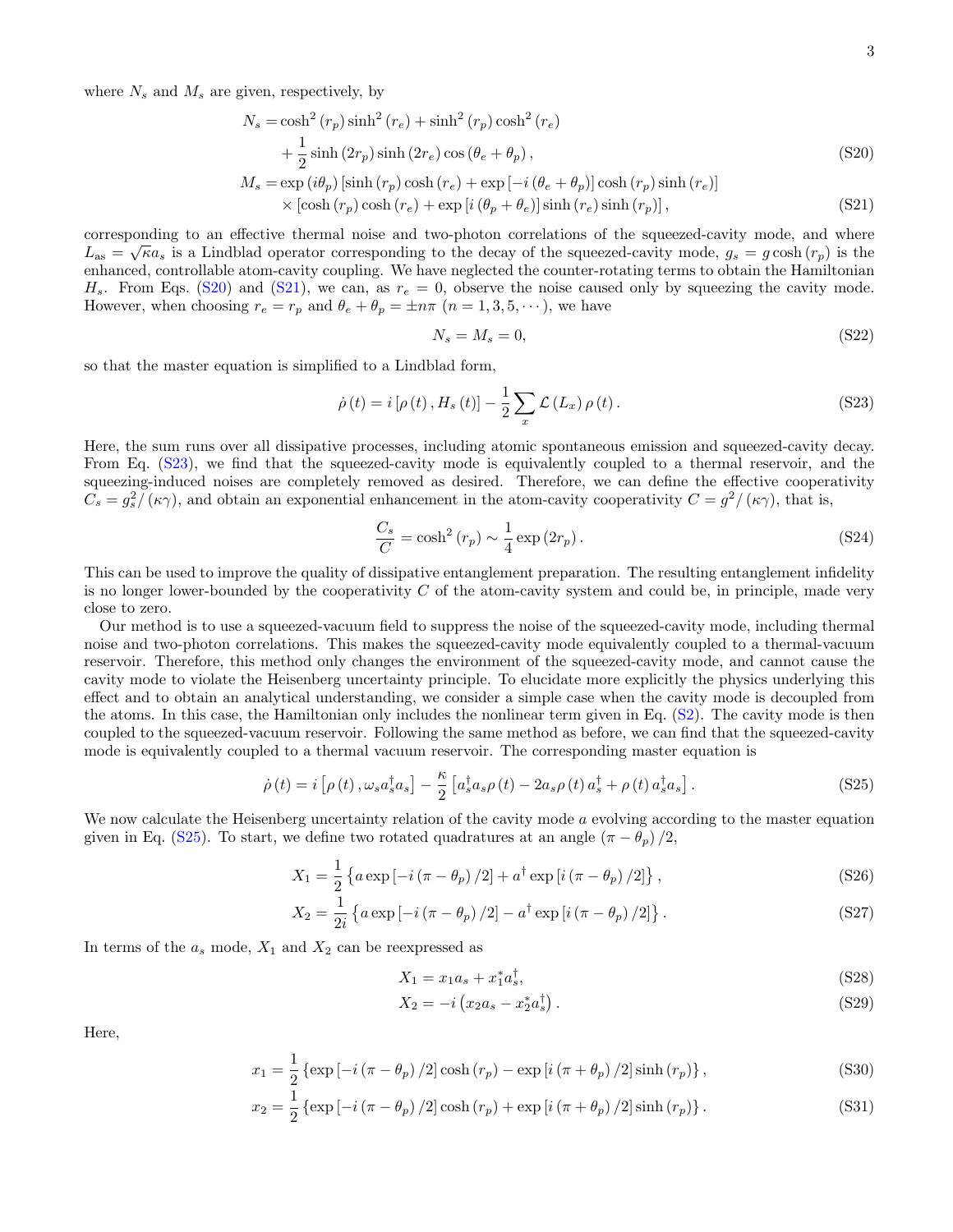According to the master equation in Eq. [\(S25\)](#page-2-3), a straightforward calculation gives

$$
(\Delta X_1)^2 = \langle X_1^2 \rangle - \langle X_1 \rangle^2
$$
  
= 
$$
\left\{ y_1^2 \exp(-i2\omega_s t) \left[ \langle a_s a_s \rangle (0) - \langle a_s \rangle^2 (0) \right] \right\}
$$
  
+ 
$$
2|y_1|^2 \left[ \langle a_s^\dagger a_s \rangle (0) - \langle a_s^\dagger \rangle (0) \langle a_s \rangle (0) \right]
$$
  
+ 
$$
y_1^{*2} \exp(i2\omega_s t) \left[ \langle a_s^\dagger a_s^\dagger \rangle (0) - \langle a_s^\dagger \rangle^2 (0) \right] \right\} \exp(-\kappa t) + \frac{1}{4} \exp(2r_p),
$$
  

$$
(\Delta X_2)^2 = \langle X_2^2 \rangle - \langle X_2 \rangle^2
$$
  
= 
$$
\left\{ y_2^2 \exp(-i2\omega_s t) \left[ \langle a_s \rangle^2 (0) - \langle a_s a_s \rangle (0) \right] \right\}
$$
  
+ 
$$
2|y_2|^2 \left[ \langle a_s^\dagger a_s \rangle (0) - \langle a_s^\dagger \rangle (0) \langle a_s \rangle (0) \right]
$$
 (18)

$$
+ y_2^{*2} \exp\left(i2\omega_s t\right) \left[\langle a_s^{\dagger} \rangle^2(0)\right] - \langle a_s^{\dagger} a_s^{\dagger} \rangle(0) \left.\right\} \exp\left(-\kappa t\right) + \frac{1}{4} \exp\left(-2r_p\right),\tag{S33}
$$

where  $\langle O \rangle(t)$  represents the expectation value of the operator O at the evolution time t. For simplicity, and without loss of generality, we assume that the squeezed-cavity mode is initially in a Fock state  $|n_s\rangle$ , with  $n_s$  being the squeezed-cavity photon number. In this case, we have

$$
\left(\Delta X_1\right)^2 = \frac{1}{4} \left[2n_s \exp\left(-\kappa t\right) + 1\right] \exp\left(2r_p\right),\tag{S34}
$$

$$
(\Delta X_2)^2 = \frac{1}{4} [2n_s \exp(-\kappa t) + 1] \exp(-2r_p),
$$
\n(S35)

and then

<span id="page-3-0"></span>
$$
\left(\Delta X_1\right)\left(\Delta X_2\right) = \frac{1}{4} \left[2n_s \exp\left(-\kappa t\right) + 1\right] \ge \frac{1}{4}.\tag{S36}
$$

It is found, from Eq. [\(S36\)](#page-3-0), that the Heisenberg uncertainty relation holds, as expected.

We now turn to the discussion of the squeezed vacuum drive. The squeezing strength  $r_e$  and squeezing phase  $\theta_e$  are experimentally adjustable quantities. In optics, the squeezed vacuum can be produced by a pumped  $\chi^{(2)}$  nonlinear medium (e.g., a periodically-poled KTiOPO4 (PPKTP) crystal) placed in an optical cavity [\[S1,](#page-10-0) [S2,](#page-10-1) [S4,](#page-10-3) [S5\]](#page-10-4). This method is similar to generating cavity-field squeezing of a atom-cavity system. The parameters  $r_e$  and  $\theta_e$  can be controlled by the amplitude and phase of the laser, which pumps the crystal. To confirm the values of the parameters, one can further measure these by using balanced homodyne detection [\[S6\]](#page-10-5). The parameters  $r_p$  and  $\theta_p$  can be controlled analogously in such a way to fulfill the conditions  $r_e = r_p$  and  $\theta_e + \theta_p = \pm n\pi$   $(n = 1, 3, 5, \dots)$ . We note that optical squeezing has also been experimentally implemented utilizing a waveguide cavity [\[S7\]](#page-10-6).

Superconducting quantum circuits, due to their tunable nonlinearity and low losses for microwave fields, are other promising devices for producing squeezed states. The most popular method to generate microwave squeezing is to use a Josephson parametric amplifier (JPA)  $[SS-S12]$  $[SS-S12]$ . The JPA is a superconducting LC resonator, which consists of a superconducting quantum interference device (SQUID). This resonator can be pumped not only through the resonator, but also by modulating the magnetic flux in the SQUID. In this case, the parameters  $r_e$  and  $\theta_e$  can be controlled by the amplitude and phase of a pump tone used to modulate the magnetic flux. Recent experiments have shown that the squeezed vacuum, generated by a JPA, can be used to reduce the radiative decay of superconducting qubits [\[S10\]](#page-10-9) and to modify resonance fluorescence [\[S13\]](#page-10-10). The squeezing of quantum noise has also been demonstrated with tunable Josephson metamaterials  $[S14]$ .

## S2. Perturbative treatment and maximizing steady-state entanglement

For the preparation of a steady entangled state, e.g., the singlet state  $|S\rangle = (|gf\rangle - |fg\rangle)/\langle g\rangle$ √ 2, the key element is that the system dynamics cannot only drive the population into  $|\psi_{-}\rangle$ , but also prevent the population from moving out of  $|\psi_-\rangle$ . In our approach, when we choose  $\Delta_e = \beta = \omega_s + \Delta_f$ , the coherent couplings mediated by the laser drive and by the squeezed-cavity mode are resonant. In addition, the microwave field also resonantly drives the transition

$$
|\phi_{-}\rangle \leftrightarrow |\phi_{+}\rangle \leftrightarrow |\psi_{+}\rangle. \tag{S37}
$$

The proposed entanglement preparation can, therefore, be understood via a hopping-like model, as illustrated in Fig. [S1\(](#page-4-0)a). Note that, here,  $\Delta_f$  is required to be nonzero, or  $|\phi_{-}\rangle$  becomes a dark state of the microwave drive, whose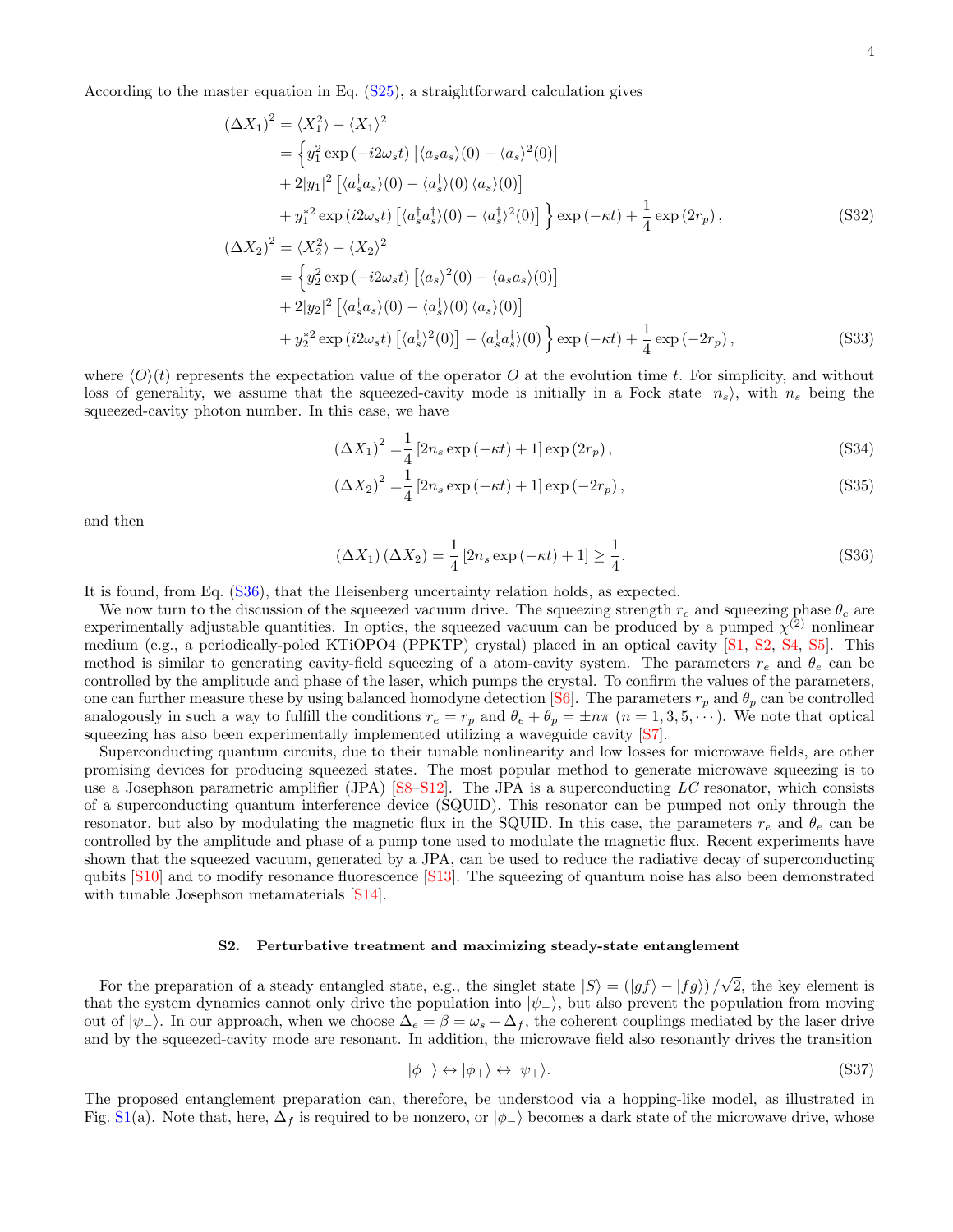population is trapped and cannot be transferred to  $|\psi_+\rangle$ . In the preparation process, the populations initially in the states  $|\phi_{-}\rangle$ ,  $|\phi_{+}\rangle$ , and  $|\psi_{+}\rangle$  can be coherently driven to the dark state  $|D\rangle$  through the microwave and laser drives and, then, decay to the desired state  $|\psi_-\rangle$  through two atomic decays, respectively, with rates  $\gamma_{g1}$  and  $\gamma_{g2}$ . Indeed, such atomic decays originate, respectively, from the spontaneous emissions,  $|e\rangle \rightarrow |g\rangle$ , of the two atoms, so we have  $\gamma_{g1} = \gamma_{g2} = \gamma_g/4$ . Furthermore, owing to the laser drive, the state  $|\psi_{-}\rangle$  is resonantly excited to  $|\varphi_e\rangle$ . This state is then resonantly coupled to  $|ff\rangle|1\rangle$ , by the squeezed-cavity mode. The cavity loss causes the latter state to decay to  $|f\hat{f}\rangle|0\rangle_s$ , thus giving rise to population leakage from  $|\psi_-\rangle$ . However, because of the exponential enhancement in the atom-cavity coupling [i.e.,  $g_s \sim g \exp(r_p)/2$  in Eq. [\(S17\)](#page-1-1)], the state  $|\varphi_e\rangle$  is split into a doublet of dressed states,  $|e_{\pm}\rangle = (|\varphi_e\rangle \pm |ff\rangle|1\rangle_s)/\sqrt{2}$ , exponentially separated by

$$
2\sqrt{2}g_s \sim \sqrt{2}g\exp\left(r_p\right),\tag{S38}
$$

which is much larger than the couplings strength  $\Omega_{\pm} = \Omega / (2)$ √  $\overline{2}$ , as shown in Fig. [S1\(](#page-4-0)b). Hence, the population leakage from  $|\psi_-\rangle$  is exponentially suppressed, and we can make the effective decay rate,  $\Gamma_{\text{out}}$ , out of  $|\psi_-\rangle$ , exponentially smaller than the effective decay rate,  $\Gamma_{\rm in}$ , into  $|\psi_{-}\rangle$ . To discuss these decay rates more specifically, we need to give an effective master equation of the system, when the laser drive  $\Omega$  is assumed to be much smaller than the interactions inside the excited-state subspace. In this case, the coupling between the ground- and excited-state subspaces is treated as a perturbation, so that both cavity mode and excited states of the atoms can be adiabatically eliminated.



<span id="page-4-0"></span>FIG. S1. (Color online) (a) Hopping-like model for the proposed steady-state nearly-maximal entanglement preparation. (b) Exponential suppression in the leakage of the population in  $|\psi_-\rangle$ . (c) Effective dynamics after adiabatically eliminating the states  $|D\rangle$ ,  $|e_{+}\rangle$ , and  $|e_{-}\rangle$ .

Specifically, we follow the procedure in Ref. [\[S15\]](#page-10-12), and begin by considering the Lindblad master equation in Eq.  $(S23)$ . For convenience, we rewrite the Hamiltonian  $H_s(t)$  as

$$
H_s(t) = H_g + H_e + v(t) + v^{\dagger}(t),
$$
\n(S39)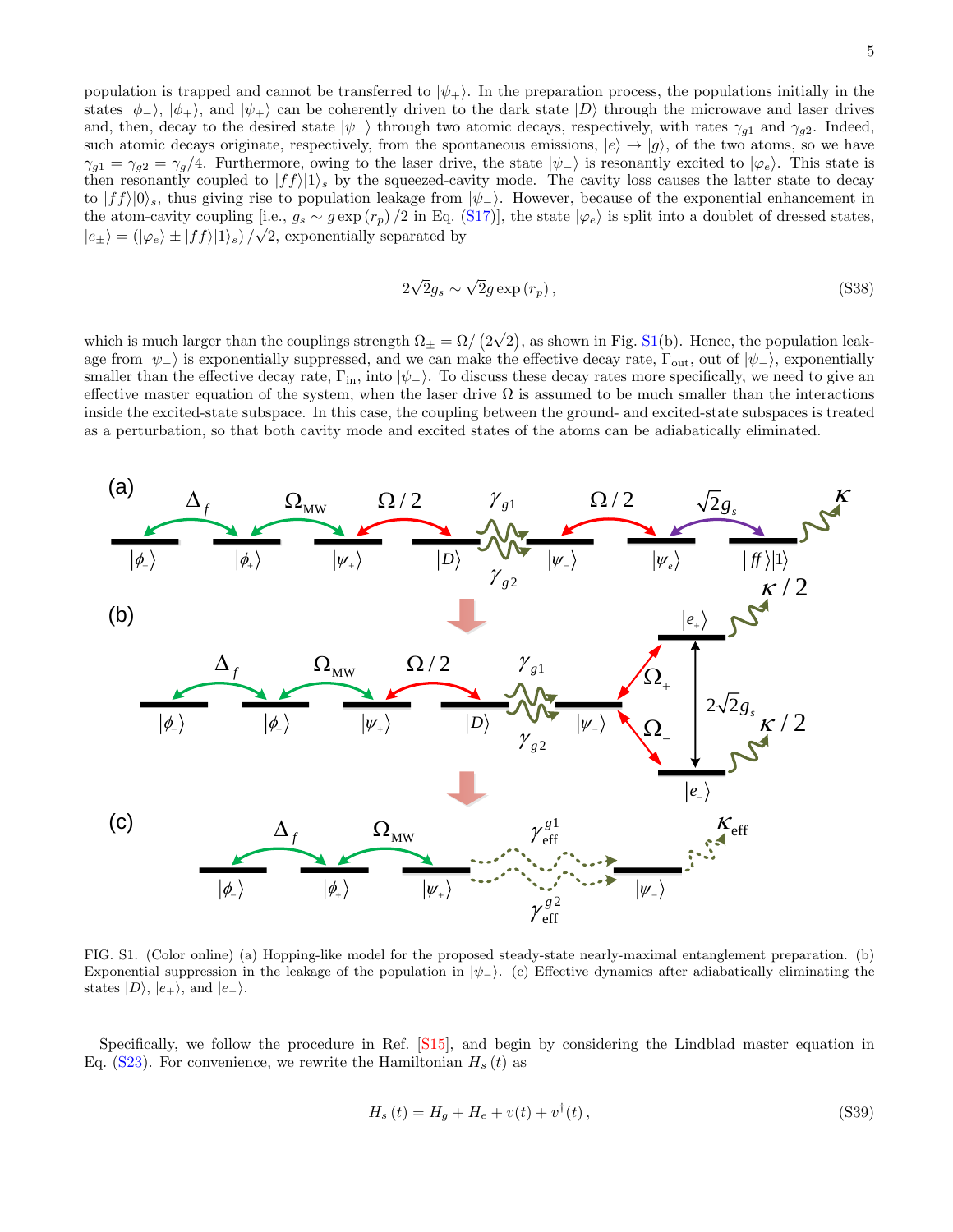with

$$
H_g = \sum_{k=1,2} \left[ \Delta_f |f\rangle_k \langle f| + \frac{\Omega_{\text{MW}}}{2} (|f\rangle_k \langle g| + \text{H.c.}) \right],\tag{S40}
$$

$$
H_e = \sum_{k=1,2} |e\rangle_k \langle e| + \omega_s a_s^\dagger a_s + H_{\text{ASC}},\tag{S41}
$$

representing the interactions, respectively, inside the ground- and excited-state subspaces, and

$$
v(t) = \frac{1}{2} \exp\left(i\beta t\right) \Omega \sum_{k=1,2} \exp\left[i\left(k-1\right)\pi\right] |g\rangle_k \langle e| \tag{S42}
$$

being the deexcitation from the excited-state subspace to the ground-states subspace. Under the assumption that the laser drive  $\Omega$  is sufficiently weak compared to the coupling  $g_s$ , the effective Hamiltonian and Lindblad operators read:

$$
H_{\text{eff}} = -\frac{1}{2} \left[ v(t) \left( H_{\text{NH}} - \beta \right)^{-1} v^{\dagger}(t) \right] + H_g, \tag{S43}
$$

$$
L_{x,\text{eff}} = L_x \left( H_{\text{NH}} - \beta \right)^{-1} v^\dagger(t) \,, \tag{S44}
$$

where

<span id="page-5-0"></span>
$$
H_{\rm NH} = H_e - \frac{i}{2} \sum_x L_x^{\dagger} L_x \tag{S45}
$$

is the no-jump Hamiltonian. The system dynamics is, therefore, determined by an effective master equation

$$
\dot{\rho}_g(t) = i \left[ \rho_g(t) \, , H_{\text{eff}} \right] - \frac{1}{2} \sum_x \mathcal{L} \left( L_{x,\text{eff}} \right) \rho_g(t) \,, \tag{S46}
$$

where  $\rho_g(t)$  is the reduced density operator associated only with the ground states of the atoms. After a straightforward calculation restricted in the Hilbert space having at most one excitation, we have:

$$
H_{\text{eff}} = \Delta_f \left( \mathcal{I}/2 - |\phi_+ \rangle \langle \phi_-| + \text{H.c.} \right) + \Omega_{\text{MW}} \left( |\psi_+ \rangle \langle \phi_+| + \text{H.c.} \right),\tag{S47}
$$

$$
L_{g1,\text{eff}} = r_g \left[ \left( |\psi_+ \rangle + |\psi_- \rangle \right) \left( \gamma_{\text{eff,0}} \langle \psi_+ | + \gamma_{\text{eff,2}} \langle \psi_- | \right) + \gamma_{\text{eff,1}} \left( |\phi_+ \rangle + |\phi_- \rangle \right) \left( \langle \phi_+ + \langle \phi_- | \right) \right],\tag{S48}
$$

$$
L_{g2, \text{eff}} = -r_g \left[ (\left| \psi_+ \right\rangle - \left| \psi_- \right\rangle \right) \left( \gamma_{\text{eff},0} \langle \psi_+ \right| - \gamma_{\text{eff},2} \langle \psi_- \right|) + \gamma_{\text{eff},1} \left( \left| \phi_+ \right\rangle + \left| \phi_- \right\rangle \right) \left( \langle \phi_+ + \langle \phi_- \right|) \right],\tag{S49}
$$

$$
L_{f1,\text{eff}} = r_f \left[ (|\phi_+ \rangle - |\phi_- \rangle) \left( \gamma_{\text{eff},0} \langle \psi_+ | + \gamma_{\text{eff},2} \langle \psi_- | \right) + \gamma_{\text{eff},1} \left( |\psi_+ \rangle - |\psi_- \rangle \right) \left( \langle \phi_+ | + \langle \phi_- | \right) \right],
$$
\n(S50)  
\n
$$
L_{f2,\text{eff}} = -r_f \left[ (|\phi_+ \rangle - |\phi_- \rangle) \left( \gamma_{\text{eff},0} \langle \psi_+ | - \gamma_{\text{eff},2} \langle \psi_- | \right) + \gamma_{\text{eff},1} \left( |\psi_+ \rangle + |\psi_- \rangle \right) \left( \langle \phi_+ | + \langle \phi_- | \right) \right],
$$
\n(S51)

$$
L_{\rm as,eff} = r_{\rm as} \left[ \kappa_{\rm eff,1} |\psi_{-}\rangle \left( \langle \phi_{+}| + \langle \phi_{-}| \right) - \frac{1}{\sqrt{2}} \kappa_{\rm eff,2} \left( |\phi_{+}\rangle - |\phi_{-}\rangle \right) \langle \psi_{-}| \right]. \tag{S52}
$$

Here,

$$
\mathcal{I} = |\phi_+\rangle\langle\phi_+| + |\phi_-\rangle\langle\phi_-| + |\psi_+\rangle\langle\psi_+| + |\psi_-\rangle\langle\psi_-|,\tag{S53}
$$

$$
|\phi_{\pm}\rangle = \frac{1}{\sqrt{2}} (|gg\rangle \pm |ff\rangle), \qquad (S54)
$$

$$
|\psi_{\pm}\rangle = \frac{1}{\sqrt{2}} (|gf\rangle \pm |fg\rangle), \qquad (S55)
$$

and

<span id="page-5-1"></span>
$$
r_{g(f)} = \exp(-i\beta t) \frac{\Omega \sqrt{\gamma_{g(f)}}}{4\gamma},\tag{S56}
$$

$$
r_{\rm as} = \exp(-i\beta t) \frac{\Omega}{2\sqrt{\gamma}},\tag{S57}
$$

$$
\gamma_{\text{eff},0} = \frac{1}{\widetilde{\Delta}_{e,1}},\tag{S58}
$$

$$
\gamma_{\text{eff},m} = \frac{\widetilde{\omega}_{s,m}}{\widetilde{\omega}_{s,m}\widetilde{\Delta}_{e,m-1} - mC_s},\tag{S59}
$$

$$
\kappa_{\text{eff},m} = \frac{\sqrt{mC_s}}{\widetilde{\omega}_{s,m}\widetilde{\Delta}_{e,m-1} - mC_s},\tag{S60}
$$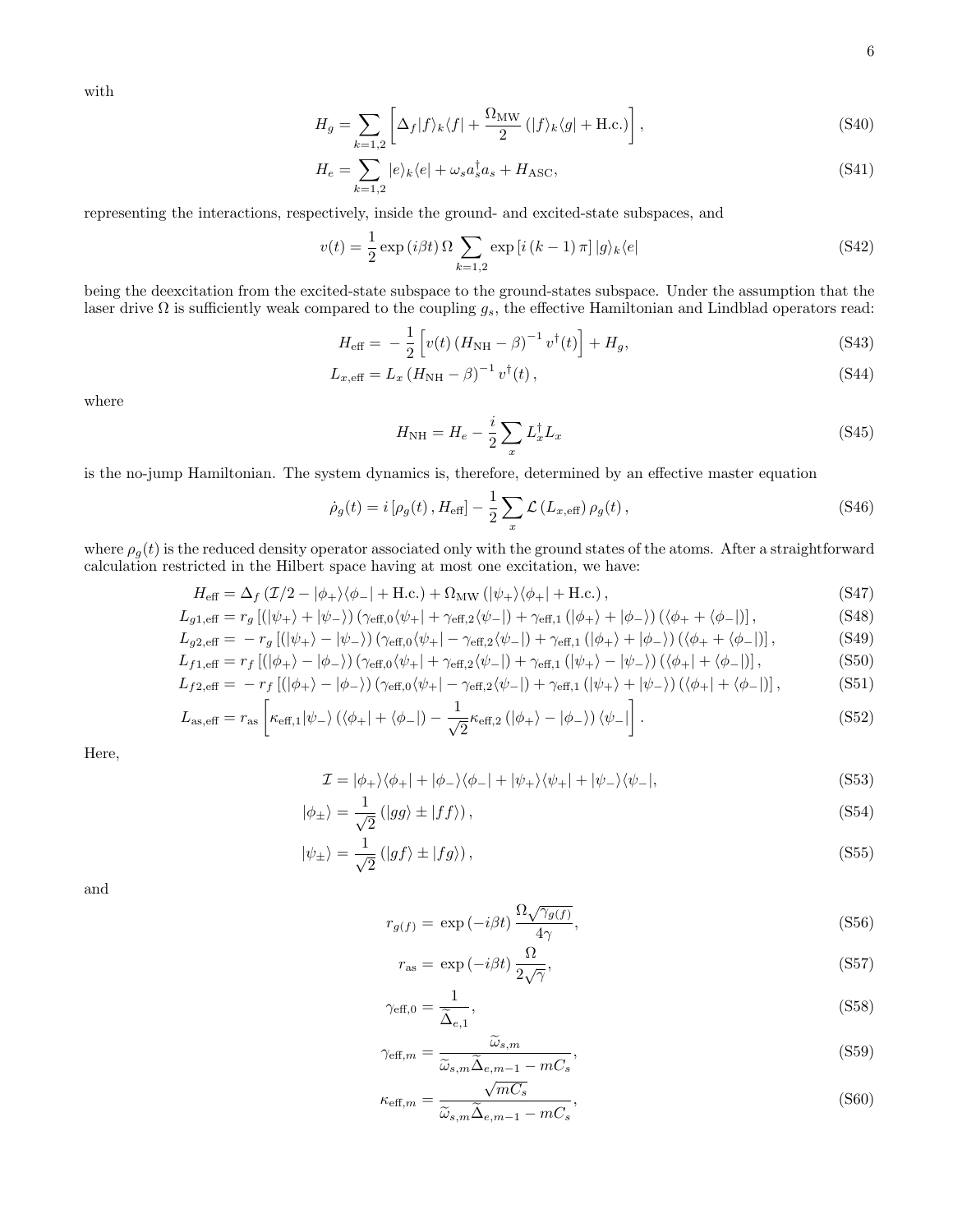where

$$
\widetilde{\omega}_{s,m} = \frac{1}{\kappa} \left( \omega_s + m \Delta_f - \beta \right) - \frac{i}{2},\tag{S61}
$$

$$
\widetilde{\Delta}_{e,m-1} = \frac{1}{\gamma} \left[ \Delta_e + (m-1)\Delta_f - \beta \right] - \frac{i}{2},\tag{S62}
$$

for  $m = 1, 2$ , and where  $\gamma = \gamma_g + \gamma_f$  is the total atomic decay rate.

Having obtained the effective master equation, let us now consider the decay rates  $\Gamma_{\rm in}$  and  $\Gamma_{\rm out}$ . According to the effective Lindblad operators in Eqs. [\(S48\)](#page-5-0)-[\(S52\)](#page-5-1), the decay rates of moving into and out of the singlet state  $|\psi_-\rangle$  are given, respectively, by

$$
\Gamma_{\rm in} = \frac{\Omega^2}{4\gamma^2} \left( \gamma_g |\gamma_{\rm eff,0}|^2 + 2\gamma_f |\gamma_{\rm eff,1}|^2 + 4\gamma |\kappa_{\rm eff,1}|^2 \right),\tag{S63}
$$

$$
\Gamma_{\text{out}} = \frac{\Omega^2}{4\gamma^2} \left( \gamma_g |\gamma_{\text{eff},2}|^2 + 2\gamma_f |\gamma_{\text{eff},2}|^2 + 2\gamma |\kappa_{\text{eff},2}|^2 \right). \tag{S64}
$$

Let us define the entanglement fidelity as  $F = \langle \psi_-|\rho_g(t)|\psi_-\rangle$  (that is, the probability of the atoms being in  $|\psi_-\rangle$ ) and, then, the entanglement infidelity as  $\delta = 1 - F$ . In the steady state  $(t \to +\infty)$ , the entanglement infidelity is found

<span id="page-6-1"></span>
$$
\delta \sim \frac{1}{1 + \Gamma_{\text{in}} / (3\Gamma_{\text{out}})}.\tag{S65}
$$

Note that, here, we have assumed that  $|\phi_+\rangle$ ,  $|\phi_-\rangle$ , and  $|\psi_+\rangle$  have the same population in a steady state. In order to prepare nearly-maximal steady-state entanglement, we choose the detunings to be

<span id="page-6-2"></span>
$$
\Delta_e = \beta = \omega_s + \Delta_f,\tag{S66}
$$

such that  $\widetilde{\omega}_{s,m} \sim \widetilde{\Delta}_{e,m-1} \sim -i/2$ , yielding

<span id="page-6-0"></span>
$$
\frac{\Gamma_{\rm in}}{\Gamma_{\rm out}} \sim \frac{4\gamma_g}{\gamma} C_s \gg 1,
$$
\n(S67)

for  $C_s \gg 1$ . As shown in Fig. [S1\(](#page-4-0)c), the underlying dynamics is as follows: after adiabatically eliminating the excited states  $|D\rangle$ ,  $|e_{+}\rangle$ , and  $|e_{-}\rangle$ , the states  $|\psi_{+}\rangle$  and  $|\psi_{-}\rangle$  are directly connected by two effective spontaneous emission processes with rates  $\gamma_{\text{eff}}^{g1}$  and  $\gamma_{\text{eff}}^{g2}$ ,

$$
\gamma_{\text{eff}}^{g1} = \gamma_{\text{eff}}^{g2} = |r_g \gamma_{\text{eff},0}|^2 \sim \frac{\gamma_g}{4\gamma^2} \Omega^2,\tag{S68}
$$

and at the same time, the desired state  $|\psi_{-}\rangle$  leaks the population through an effective cavity decay with a rate  $\kappa_{\text{eff}}$ ,

$$
\kappa_{\text{eff}} = |r_{\text{as}} \kappa_{\text{eff},2}|^2 / 2 \sim \frac{\Omega^2}{16 \gamma C_s}.
$$
\n(S69)

Therefore, together with the effective Hamiltonian  $H_{\text{eff}}$  driving the populations from both  $|\phi_+\rangle$  and  $|\phi_-\rangle$  to  $|\psi_+\rangle$ , the initial populations in the ground-states subspace of the atoms can be transferred to  $|\psi_-\rangle$  and trapped in this state. By substituting Eq. [\(S67\)](#page-6-0) into Eq. [\(S65\)](#page-6-1), we can straightforwardly have

$$
\delta \sim \frac{3\gamma}{4\gamma_g C_s}.\tag{S70}
$$

As long as  $r_p \ge 1$ , an exponential enhancement of the cooperativity,  $C_s/C \sim \exp(2r_p)/4$ , is obtained, leading to

$$
\delta \sim \frac{3\gamma}{\gamma_g \exp(2r_p) C}.\tag{S71}
$$

This equation shows that we can increase the squeezing parameter  $r_p$ , so as to exponentially decrease the entanglement infidelity, as seen in Fig. [S2.](#page-7-0) Moreover, the result in this figure also reveals that, by decreasing  $\Omega$ , one can suppress nonadiabatic errors and, thus, can cause the steady-state infidelity to approach a theoretical value, as expected. Hence, as opposed to prior entanglement preparation protocols, which relied on controlled unitary dynamics or engineered dissipation, such an infidelity is no longer lower bounded by the cooperativity  $C$  and, in principle, can be made very close to zero.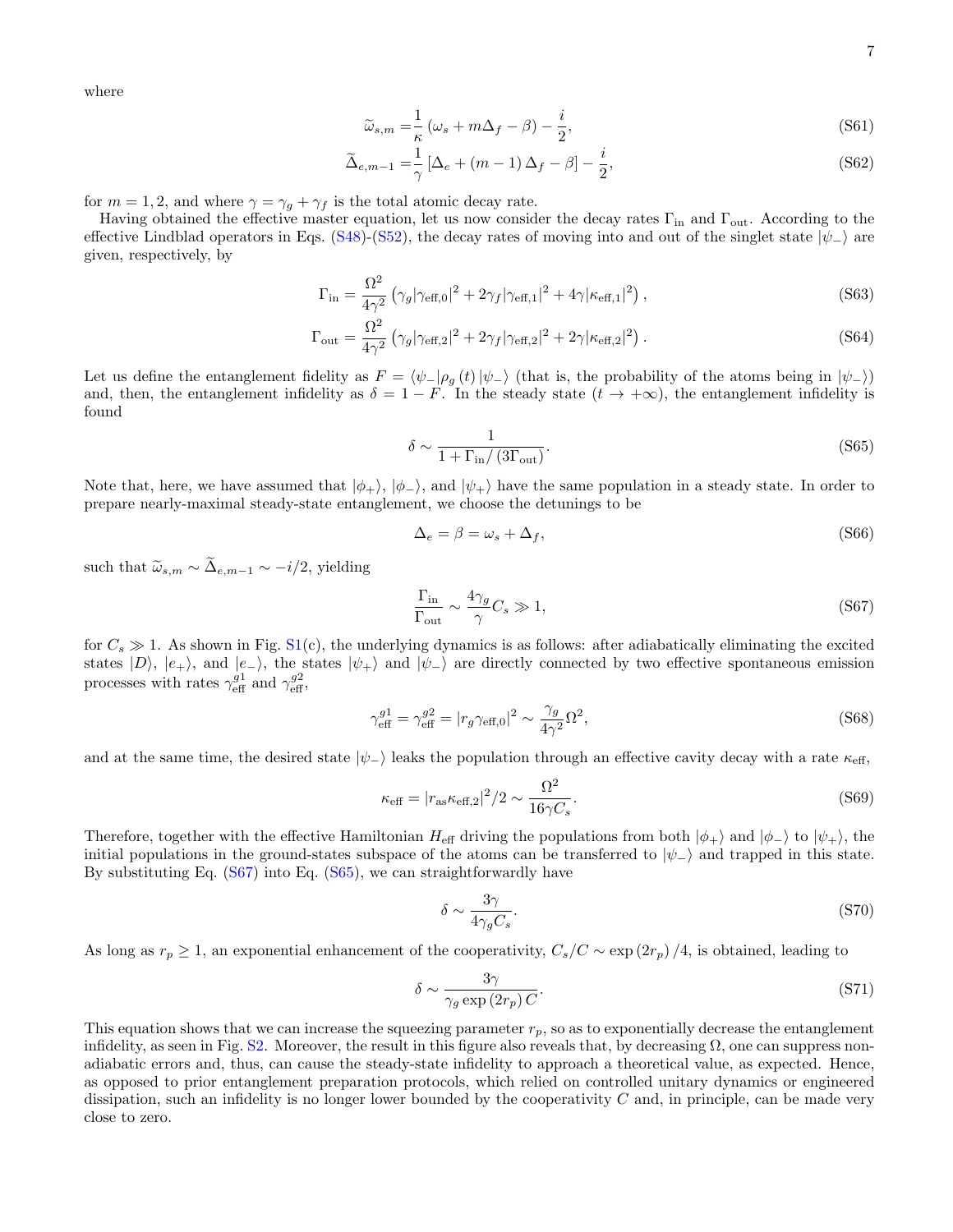

<span id="page-7-0"></span>FIG. S2. (Color online) Steady-state entanglement infidelity versus the squeezing parameter  $r_p$ . We have plotted the numerical infidelity for  $\Omega = 0.5\gamma$  (dashed curve),  $\Omega = 1.0\gamma$  (dashed-dotted curve), and  $\Omega = 1.5\gamma$  (dotted curve) by calculating the effective master equation, and also plotted the theoretical prediction (solid curve). Here, we have assumed that  $\gamma_g = \gamma/2$ ,  $\kappa = 2\gamma/3$ ,  $C = 20$ ,  $\Delta_f = \Omega/2^{7/4}$ ,  $\Omega_{\text{MW}} = \sqrt{2}\Delta_f$ , and that with the vacuum cavity, the initial state of the atoms is  $(\mathcal{I} - |\psi_-\rangle\langle\psi_-\rangle)/3$ .

## S3. Effects of the counter-rotating terms

The counter-rotating terms of the form  $a_s^{\dagger} \sum_k |e\rangle_k \langle f|$  and  $a_s \sum_k |f\rangle_k \langle e|$ , which result from optical parametric amplification, do not conserve the excitation number, and can couple the ground- and double-excited states subspaces. Thus, this would give rise to an additional leakage of the population in the desired state  $|\psi_{-}\rangle$ , and decrease the entanglement fidelity. For example, in the presence of the counter-rotating terms, the state  $|\psi_{-}\rangle$  can be excited to a double-excitation state  $(|ge\rangle - |eg\rangle)|1\rangle_s/\sqrt{2}$ , which, then, de-excites to the ground state  $|gg\rangle|0\rangle$  through cavity decay and spontaneous emission. In general, we can decrease the ratio  $|g_s'|/(2\Delta_e)$  to reduce errors induced by these excitation-number-nonconserving processes. However, to reduce such errors more efficiently in the limit of  $|g'_s|/(2\Delta_e)$ , we analyze effects of counter-rotating terms, in detail, in this section, and demonstrate that by modifying external parameters, we can remove these terms and the full system can be mapped to a simplified system described above.

According to Eqs. [\(S14\)](#page-1-2) and [\(S15\)](#page-1-3), the full Hamiltonian of the system in the terms of the squeezed mode  $a_s$  is

$$
H(t) = \sum_{k} \left[ \Delta_e |e\rangle_k \langle e| + \Delta_f |f\rangle_k \langle f| \right] + \omega_s a_s^{\dagger} a_s
$$
  
+ 
$$
\sum_{k} \left[ \left( g_s a_s - g'_s a_s^{\dagger} \right) |e\rangle_k \langle f| + \text{H.c.} \right],
$$
  
+ 
$$
\frac{1}{2} \Omega_{\text{MW}} \sum_{k} (|f\rangle_k \langle g| + \text{H.c.}) + V(t),
$$
 (S72)

$$
V(t) = \frac{1}{2} \Omega \exp\left(i\beta t\right) \sum_{k} \left[ (-1)^{k-1} |g\rangle_{k} \langle e| + \text{H.c.} \right]. \tag{S73}
$$

Indeed, the counter-rotating terms can be treated as the high-frequency components of the full Hamiltonian. In order to explicitly show these high-frequency components, we can express  $H(t)$  into a rotating frame at

$$
H_0 = \Delta_e \sum_k |e\rangle_k \langle e| + (\omega_s + \Delta_f) a_s^{\dagger} a_s. \tag{S74}
$$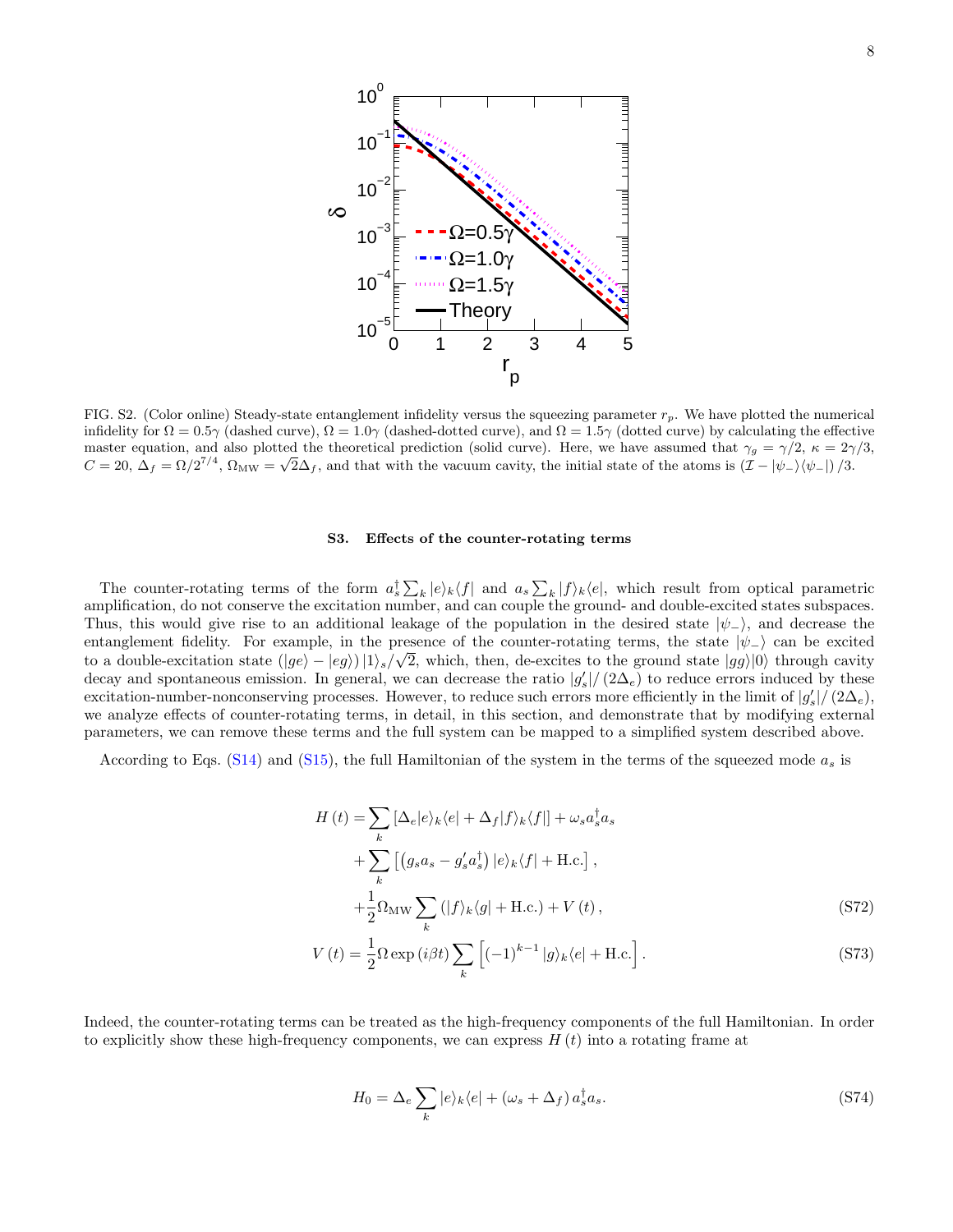Thus,  $H(t)$  is transformed to

$$
\mathcal{H}(t) = \Delta_f \left( \sum_k |f\rangle_k \langle f| - a_s^\dagger a_s \right) \n+ \sum_k \left( g_s a_s |e\rangle_k \langle f| - e^{i2\Delta_c t} g'_s a_s^\dagger |e\rangle_k \langle f| + \text{H.c.} \right) \n+ \frac{1}{2} \Omega_{\text{MW}} \sum_k \left( |f\rangle_k \langle g| + \text{H.c.} \right) + \mathcal{V},
$$
\n(S75)

$$
\mathcal{V} = \frac{1}{2}\Omega \sum_{k} \left[ (-1)^{k-1} |g\rangle_{k} \langle e| + \text{H.c.} \right]. \tag{S76}
$$

Here, we have chosen  $\Delta_e = \beta = \omega_s + \Delta_f$ . Because  $\Delta_f$  is required to be much smaller than  $\Delta_e$ , H(t) can be divided into two parts,  $\mathcal{H}(t) = H_{\text{low}} + H_{\text{high}}$ , where

$$
H_{\text{low}} = \Delta_f \left( \sum_k |f\rangle_k \langle f| - a_s^\dagger a_s \right) + g_s \sum_k (a_s |e\rangle_k \langle f| + \text{H.c.})
$$

$$
+ \frac{1}{2} \Omega_{\text{MW}} \sum_k (|f\rangle_k \langle g| + \text{H.c.}) + \mathcal{V}, \tag{S77}
$$

$$
H_{\text{high}} = \sum_{k} \left( -e^{i2\Delta_e t} g_s' a_s^{\dagger} |e\rangle_k \langle f| + \text{H.c.} \right),\tag{S78}
$$

represent the low- and high- frequency components, respectively. Here, we consider the limit  $|g_s'|/\Delta_e \ll 1$ . By using a time-averaging treatment  $[S16]$ , the behavior of  $H_{\text{high}}$  can be approximated by a time-averaged Hamiltonian,

<span id="page-8-0"></span>
$$
H_{\text{TA}} = \frac{|g_s'|^2}{2\Delta_e} \sum_k a_s^{\dagger} a_s \left( |e\rangle_k \langle e| - |f\rangle_k \langle f| \right)
$$

$$
- \frac{|g_s'|^2}{2\Delta_e} \sum_{k,k'} \left( |f\rangle_k \langle e| \right) \left( |e\rangle_{k'} \langle f| \right). \tag{S79}
$$

The first term describes an energy shift depending on the photon number of the squeezed-cavity mode, and the second term describes a direct coupling between the two atoms. Accordingly,  $\mathcal{H}(t)$  becomes  $\mathcal{H}(t) \simeq H_{\text{low}} + H_{\text{TA}}$ , and after transforming back to the original frame, we obtain

<span id="page-8-2"></span>
$$
H(t) \simeq \sum_{k} [\Delta_e |e\rangle_k \langle e| + \Delta_f |f\rangle_k \langle f|] + \omega_s a_s^{\dagger} a_s
$$
  
+  $g_s \sum_{k} (a_s |e\rangle_k \langle f| + \text{H.c.}),$   
+  $\frac{1}{2} \Omega_{\text{MW}} \sum_{k} (|f\rangle_k \langle g| + \text{H.c.}) + V(t) + H_{\text{TA}}.$  (S80)

We find, from Eq. [\(S79\)](#page-8-0), that the counter-rotating terms are able to conserve the excitation number as long as  $|g'_s|/\Delta_e \ll 1$ . Therefore, we can restrict our discussion in a subspace having at most one excitation, as discussed above. In this subspace,  $H<sub>TA</sub>$  is expanded as

<span id="page-8-1"></span>
$$
H_{\text{TA}} = -\frac{|g_s'|^2}{2\Delta_e} (\mathcal{I}/2 + |\varphi_e\rangle\langle\varphi_e| - |\phi_+\rangle\langle\phi_-| + \text{H.c.})
$$

$$
-\frac{|g_s'|^2}{\Delta_e} (\mathcal{I}^{(1)}/2 - |\phi_+^{(1)}\rangle\langle\phi_-^{(1)}| + \text{H.c.}), \tag{S81}
$$

where

$$
\mathcal{I}^{(1)} = |\phi_{+}^{(1)}\rangle\langle\phi_{+}^{(1)}| + |\phi_{-}^{(1)}\rangle\langle\phi_{-}^{(1)}| + |\psi_{+}^{(1)}\rangle\langle\psi_{+}^{(1)}| + |\psi_{-}^{(1)}\rangle\langle\psi_{-}^{(1)}|,
$$
  
\n
$$
|\phi_{\pm}^{(1)}\rangle = (|gg\rangle \pm |ff\rangle)|1\rangle_{s}/\sqrt{2},
$$
  
\n
$$
|\psi_{\pm}^{(1)}\rangle = (|gf\rangle \pm |fg\rangle)|1\rangle_{s}/\sqrt{2}.
$$
\n(S82)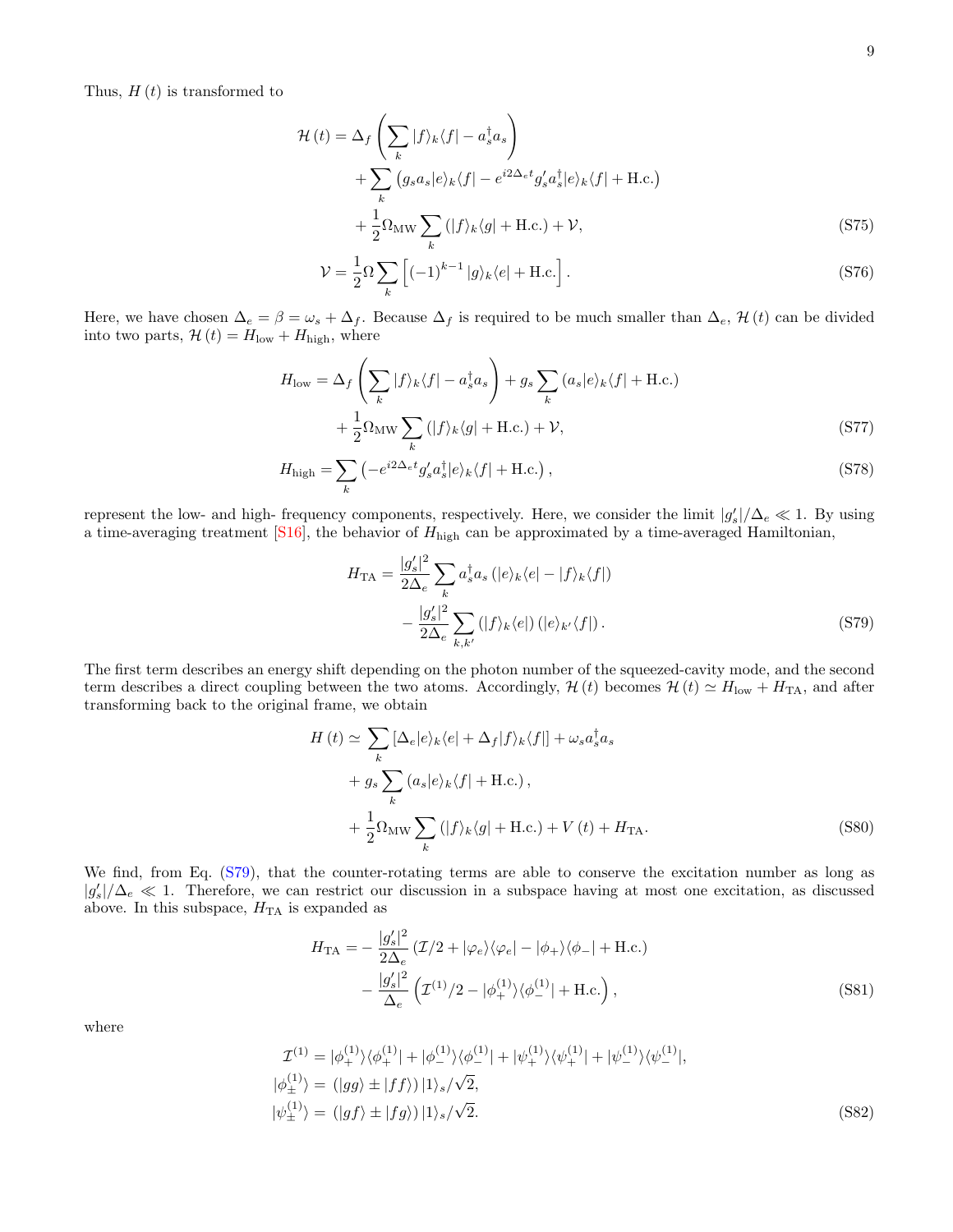Equation [\(S81\)](#page-8-1) indicates that the counter-rotating terms introduce an energy shift of  $|g_s'|^2/(2\Delta_e)$  imposed upon the ground states, and a coherent coupling, of strength  $|g_s'|^2/(2\Delta_e)$ , between the states  $|\phi_+\rangle$  and  $|\phi_-\rangle$ . From Fig. [S1\(](#page-4-0)a), we find that in the regime, where  $\Omega/|g_s'|$  is comparable to  $|g_s'|/\Delta_e$ , such an energy shift can cause the  $|\psi_+\rangle \to |D\rangle$ transition to become far off-resonant and, thus, suppress the population into the desired state  $|\psi_-\rangle$ . Meanwhile, this introduced coupling may increase the entanglement error originating from the microwave dressing of the ground states. For example, if  $\Delta_f = |g_s'|^2/(2\Delta_e)$ , then the state  $|\phi_{-}\rangle$  becomes a dark state of the microwave drive. In this case, the population in  $|\phi_{-}\rangle$  is trapped and cannot be transferred to  $|\psi_{-}\rangle$ . To remove these detrimental effects, it is essential to compensate this energy shift. According to the above analysis, the detunings in Eq. [\(S66\)](#page-6-2) need to be modified as

<span id="page-9-0"></span>
$$
\Delta_e = \beta - \frac{|g_s'|^2}{2\Delta_e} = \omega_s + \Delta_f - \frac{|g_s'|^2}{\Delta_e}.
$$
\n(S83)

This modification simplifies the full dynamics to the same hopping-like model, as shown in Fig. [S1\(](#page-4-0)a) with  $\Delta_f \rightarrow$  $\Delta'_f = \Delta_f - |g_s|^2 / (2\Delta_e)$ . Therefore, we can map the full system to a simple system that excludes the counter-rotating terms and has been discussed above.



<span id="page-9-1"></span>FIG. S3. (Color online) Entanglement infidelity  $\delta$  as a function of time tγ for (a)  $\Omega = 0.5\gamma$ , (b)  $\Omega = 1.0\gamma$ , and (c)  $\Omega = 1.5\gamma$ , assuming a cooperativity of  $C = 20$ . Solid and dashed-dotted curves are obtained, respectively, from integrations of the effective and full master equations, both with detunings  $\Delta_f = \Omega/2^{7/4}$  and  $\Delta_e = \beta = \omega_s + \Delta_f$ . Dashed curves are also given by calculating the full master equation but with modified detunings  $\Delta_f = \Omega/2^{7/4} + |g_s'|^2 / (2\Delta_e)$  and  $\Delta_e = \beta - |g_s'|^2 / (2\Delta_e) = \omega_s + \Delta_f - |g_s'|^2 / (\Delta_e)$ For both full cases, we have assumed  $\Delta_e = 200 g_s'$ . In all plots, we have assumed that  $\gamma_g = \gamma/2$ ,  $\kappa = 2\gamma/3$ ,  $\Omega_{\text{MW}} = \sqrt{2}\Delta_f$ ,  $r_p = 3$ , and  $\theta_p = \pi$ . Moreover, the initial state of the atoms is  $(\mathcal{I} - |\psi_-\rangle\langle\psi_-\rangle)/3$  and the cavity was initially in the vacuum.

To understand this process better, we can follow the same method as above, but now with the Hamiltonian in Eq. [\(S80\)](#page-8-2). Thus, we find the effective Hamiltonian and Lindblad operators as follows:

$$
H'_{\text{eff}} = \Delta'_f \left( \mathcal{I}/2 - |\phi_+ \rangle \langle \phi_-| + \text{H.c.} \right) + \Omega_{\text{MW}} \left( |\psi_+ \rangle \langle \phi_+| + \text{H.c.} \right),\tag{S84}
$$

$$
L'_{g1,\text{eff}} = r'_g \left[ (|\psi_+ \rangle + |\psi_- \rangle) \left( \gamma'_{\text{eff,0}} \langle \psi_+ | + \gamma'_{\text{eff,2}} \langle \psi_- | \right) + \gamma'_{\text{eff,1}} \left( |\phi_+ \rangle + |\phi_- \rangle \right) \left( \langle \phi_+ + \langle \phi_- | \right) \right],\tag{S85}
$$

$$
L'_{g2,\text{eff}} = -r'_{g} \left[ \left( |\psi_{+}\rangle - |\psi_{-}\rangle \right) \left( \gamma'_{\text{eff,0}} \langle \psi_{+}| - \gamma'_{\text{eff,2}} \langle \psi_{-}| \right) + \gamma'_{\text{eff,1}} \left( |\phi_{+}\rangle + |\phi_{-}\rangle \right) \left( \langle \phi_{+} + \langle \phi_{-}| \right) \right], \tag{S86}
$$

$$
L'_{f1, \text{eff}} = r'_{f} \left[ (|\phi_{+}\rangle - |\phi_{-}\rangle) \left( \gamma'_{\text{eff},0} \langle \psi_{+}| + \gamma'_{\text{eff},2} \langle \psi_{-}| \right) + \gamma'_{\text{eff},1} \left( |\psi_{+}\rangle - |\psi_{-}\rangle \right) \left( \langle \phi_{+}| + \langle \phi_{-}| \right) \right], \tag{S87}
$$

$$
L'_{f2,\text{eff}} = -r'_{f} \left[ (|\phi_{+}\rangle - |\phi_{-}\rangle) \left( \gamma'_{\text{eff,0}} \langle \psi_{+}| - \gamma'_{\text{eff,2}} \langle \psi_{-}| \right) + \gamma'_{\text{eff,1}} \left( |\psi_{+}\rangle + |\psi_{-}\rangle \right) \left( \langle \phi_{+}| + \langle \phi_{-}| \right) \right], \tag{S88}
$$

$$
L'_{\rm as,eff} = r'_{\rm as} \left[ \kappa'_{\rm eff,1} |\psi_{-}\rangle \left( \langle \phi_{+}| + \langle \phi_{-}| \right) - \frac{1}{\sqrt{2}} \kappa'_{\rm eff,2} \left( |\phi_{+}\rangle - |\phi_{-}\rangle \right) \langle \psi_{-}| \right]. \tag{S89}
$$

Here,

$$
\Delta'_f = \Delta_f - \frac{|g_s|^2}{2\Delta_e},\tag{S90}
$$

$$
r'_{g(f)} = \exp(-i\beta t) \frac{\Omega \sqrt{\gamma_{g(f)}}}{4\gamma},\tag{S91}
$$

$$
r'_{\rm as} = \exp(-i\beta t) \frac{\Omega}{2\sqrt{\gamma}},\tag{S92}
$$